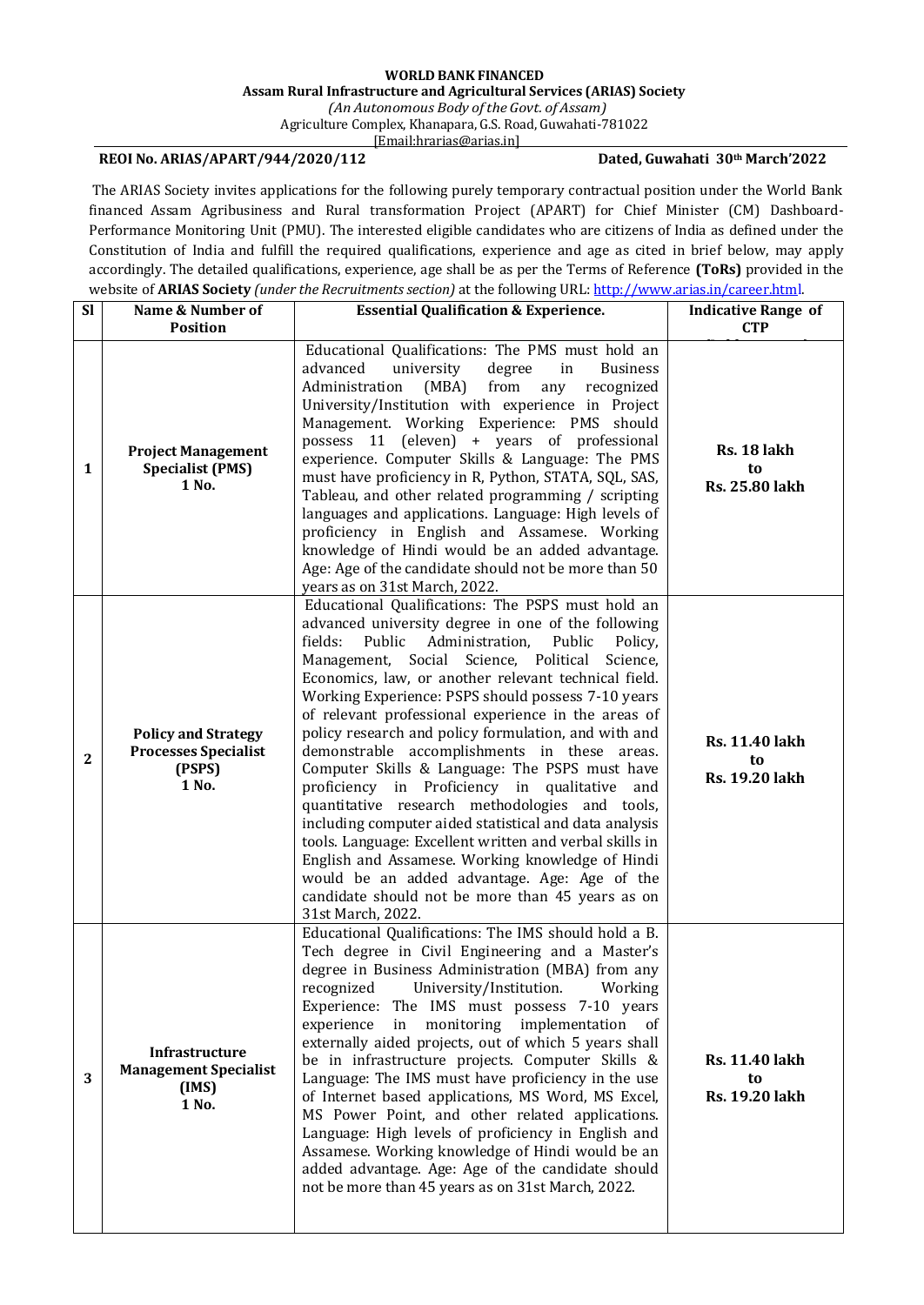|           | Name & Number of                                 | <b>Essential Qualification &amp; Experience.</b>                                                                                                                                                                                                                                                                                                                                                                                                                                                                                                                                                                                                                                                                                                                                                                                                                                                                                                                                                                                                                                      | <b>Indicative Range of</b>                           |
|-----------|--------------------------------------------------|---------------------------------------------------------------------------------------------------------------------------------------------------------------------------------------------------------------------------------------------------------------------------------------------------------------------------------------------------------------------------------------------------------------------------------------------------------------------------------------------------------------------------------------------------------------------------------------------------------------------------------------------------------------------------------------------------------------------------------------------------------------------------------------------------------------------------------------------------------------------------------------------------------------------------------------------------------------------------------------------------------------------------------------------------------------------------------------|------------------------------------------------------|
| <b>SI</b> | <b>Position</b>                                  |                                                                                                                                                                                                                                                                                                                                                                                                                                                                                                                                                                                                                                                                                                                                                                                                                                                                                                                                                                                                                                                                                       | CTP (in Lakh per year)                               |
| 4         | <b>Data Science Specialist</b><br>(DSS)<br>1 No. | Educational Qualifications: The DSS must hold an<br>advanced university degree on Data Science; or in one<br>of the following technical fields: computer science,<br>statistics, computational mathematics, econometrics<br>with specialization on Data Science. Working<br>Experience: DSS should possess 7-10 years of<br>professional experience working in the areas of Data<br>Science / Data Analytics. Experience in public sector<br>performance measurement role would be an added<br>advantage. Candidates with lesser years of work<br>experience, but with significantly higher educational<br>qualification and demonstrable accomplishments<br>would also be considered Computer Skills &<br>Language: The DSS must have proficiency in R,<br>Python, STATA, SQL, SAS, Tableau, and other related<br>programming / scripting languages and applications.<br>Language: High levels of proficiency in English and<br>Assamese. Working knowledge of Hindi would be an<br>added advantage. Age of the candidate should not be<br>more than 45 years as on 31st March, 2022 | <b>Rs. 11.40 lakh</b><br>to<br><b>Rs. 19.20 lakh</b> |
| 5         | <b>Business (Data) Analyst</b><br>(BA)<br>1 No.  | Educational Qualifications: The BA must hold First<br>class graduate degree in Engineering or Postgraduate<br>in Statistics, Mathematics, Economics, or a related<br>field. Working Experience: BA should possess 5 - 7<br>years of professional experience with demonstrable<br>accomplishments in the areas of data administration,<br>data<br>management, information technology<br>or<br>computer science. Computer Skills & Language: The<br>BA must have proficiency in statistical, data-analytics<br>and visualization tools with related programming /<br>scripting languages and applications. Language: High<br>levels of proficiency in English and Assamese.<br>Working knowledge of Hindi would be an added<br>advantage. Age: Age of the candidate should not be<br>more than 40 years as on 31st March 2022.                                                                                                                                                                                                                                                          | <b>Rs. 6.60 lakh</b><br>to<br><b>Rs. 10.80 lakh</b>  |

## **Other General conditions for interview:**

- 1. The candidates shall have to bring all the original certificates/documents along with a set of self-attested copies of the same, for the interview, if shortlisted. The Originals will be returned after corroboration with the self-attested copies to be brought by the candidates. If at any stage, it is found that information furnished in the application or supporting documents is misleading/misrepresented/incomplete/false, candidature shall be liable for cancellation.
- 2. Only Shortlisted candidates will be intimated and called for Interview/test. The Interview/test may be conducted through online mode depending upon COVID-19 situation.
- 3. The maximum Cost to Project (CTP), within the above indicative range, will be fixed based on (a) up to **maximum of 30% hike** on the last drawn Remuneration of the selected applicants and (ii) performance in the interview.
- 4. Candidates from outside Assam shortlisted, and appearing in the interview physically in Guwahati, will be reimbursed to & fro travelling fare via the shortest route on submission of original tickets, subject to a maximum of Rs. 10,000/-.
- 5. The State Project Director, ARIAS Society reserves the right to increase or decrease the number of positions or scrap any or all of the positions.
- 6. In case, sufficient candidates with requisite experience in the field cited above are not available, the ARIAS Society may shortlist candidates having lesser years of experience for the interview/test; However, if selected they will be offered a lower CTP.
- 7. ARIAS Society is an equal opportunity employer. Women and persons with disability are especially encouraged to apply.
- 8. Potential candidates (from India) having essential qualification and experience have to apply through a soft copy of the application & the supporting documents which are to be sent by email to [hrarias@arias.in/hrdepariass@gmail.com. T](mailto:hrarias@arias.in/hrdepariass@gmail.com.)he application shall be submitted only in English language, as per the prescribed Application format provided in the website of ARIAS Society along with scanned copy of a signed cover-